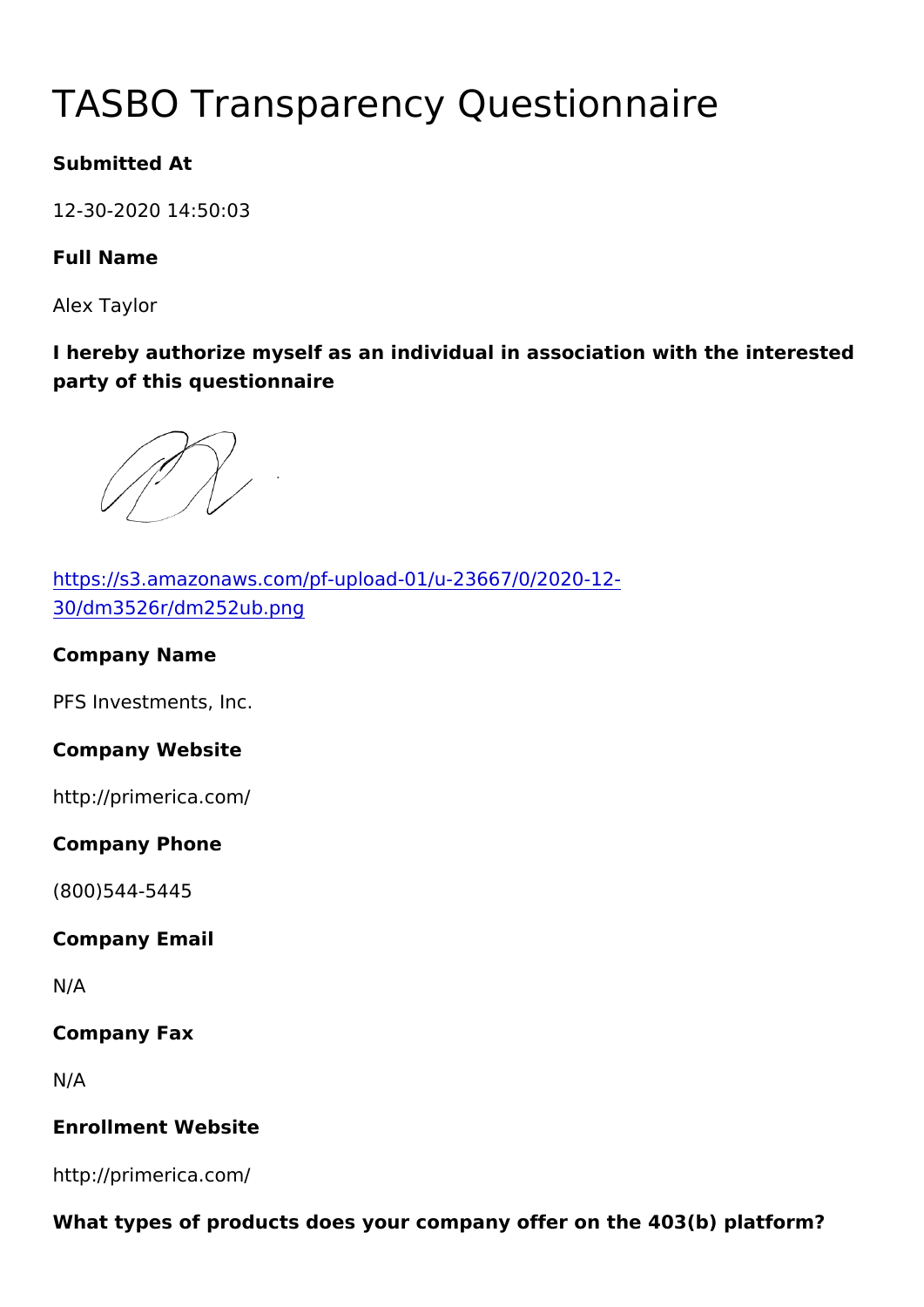Mutual Funds, Mutual Funds Platform, Fixed Annuities, Indexed Annuities, Variable Annuities, Mutual Funds on the Primerica Services Platform

### **What are your 403(b) Assets Under Management?**

 $<$ \$2B

### **What is your rating?**

Moody's (Aaa / Aa1 / Aa2 / Aa3 / A1 / A2 / A3 / Baa1 / Baa2 / Baa3 / Ba1 / Ba2 / Ba3 / B1 / B2 / B3/ Caa1 / Caa2/ Caa3/None)

## **Is your organization licensed by Texas Department of Insurance (TDI)?**

No

**Is your organization in compliance with minimum capital and surplus requirements, including applicable risk-based capital and surplus requirements prescribed by rules adopted by TDI and supporting documentation?**

No

**As of 9/1/2019, do you agree to offer and sell only products that met former Teacher Retirement System of Texas (TRS) Requirements as of 9/1/2019?**

No

**Has your organization ever been petitioned into bankruptcy or insolvency in the last 10 years?**

No

# **Has your organization or any of its officers been cited, or reprimanded by any regulatory agency within the past ten years?**

No

## **What enrollment options does your company offer?**

Representative Only

### **How are clients able to make changes to their accounts?**

Online, Mail, Phone, Representative Only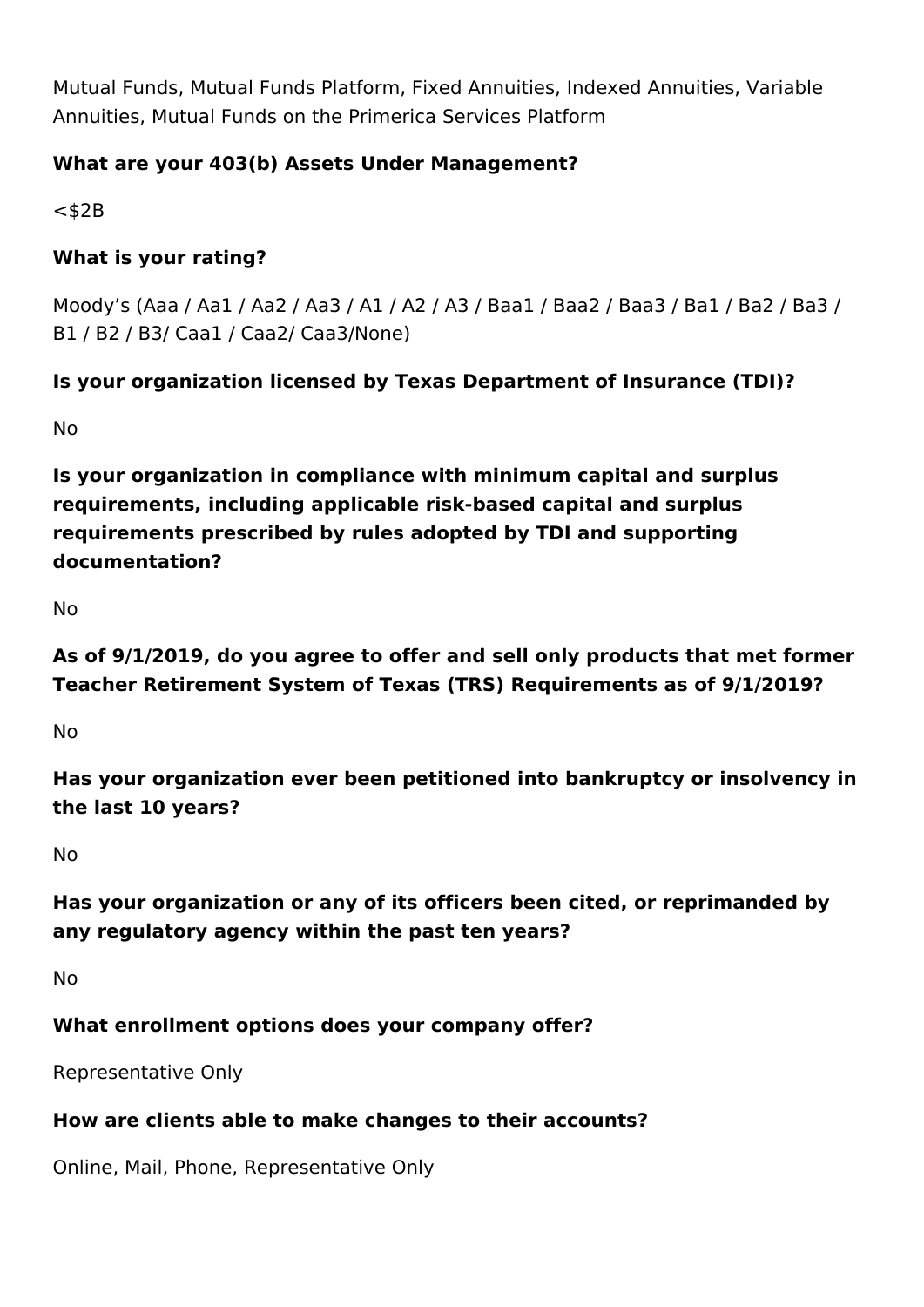## **Do you offer specific investment advice to individual 403(b) account holders?**

Yes

**Does your organization have experience in providing 403(b) qualified investment products and have a specialized department dedicated to the service of 403(b) qualified investment products?**

Yes

**Does your organization require that each of its representatives are properly licensed and qualified, by training and continuing education, to sell and service the company's eligible qualified investments?** 

Yes

**Does your sales force consist of captive agents or brokers?**

# Captive Agents

**If your organization uses commissioned sales representatives, will you commit to limit the number of representatives working with a particular school district? If so what will this limitation be (e.g., no more than X, X number of representatives per Y number of employees, etc.)?**

We will agree to the restrictons set forth by either the ISD or school.

# **What products do you currently actively offer?**

Mutual Funds- Platform Access, Fixed Annuities, Indexed Annuities, Variable Annuities

# **Share Class**

A

# **What is your management fee?**

This varies by the fund. We have emailed TASBO a comprehensive list of all funds currently offered, including their expenses, performance, and ratings.

# **What are your Distribution and/or service 12b-1 Expenses?**

These are also by fund. Typically equity funds are 25 basis points and income funds are 15 basis points or lower.